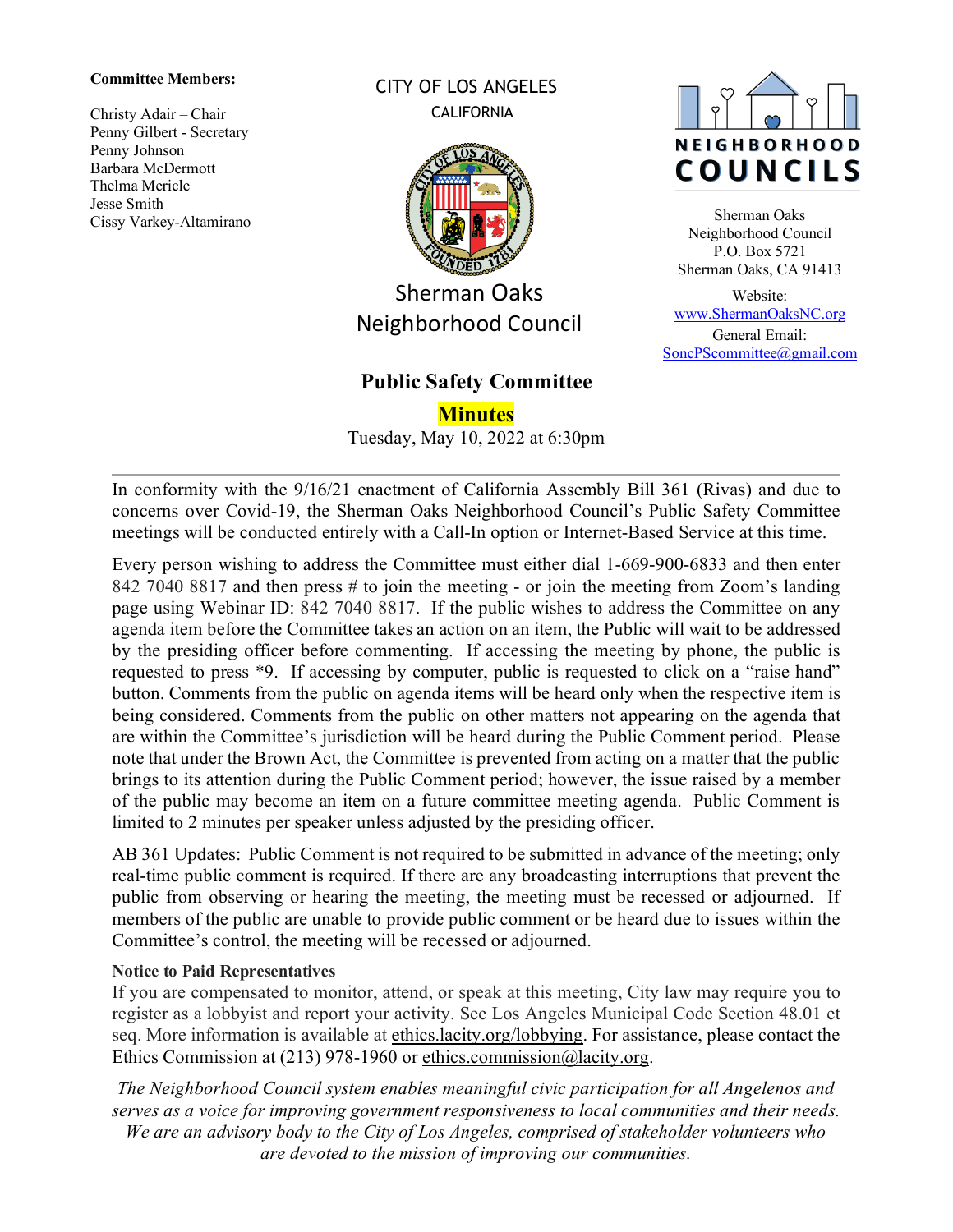## **AGENDA**

### **1. The Public Safety Committee ("PSC") Call to Order** - Christy Adair, Chair 6:32pm

**2. Roll Call** – Penny Gilbert, Secretary

**Present**: Christy Adair, Penny Johnson, Barbara McDermott, Thelma Mericle, Jesse Smith Cissy Varkey-Altamirano **Absent**: Penny Gilbert

### **3. Introductions** – Committee, City Officials and Staff

Per Ryan Ahari, CD4 Field Rep, May 2022 update shared:

- CD4 & PD worked together to get the walls repainted of Sugar Taco and Fit House.
- CD4 is hosting a Caltrans Clean Up at the 101 Sepulveda southbound onramp on May 18 at 9:00AM. We're always looking for volunteers.
- CD4 is hosting an LA Compost Demonstration at the Westfield Farmers Market on May 24 at 2:00PM-5:00PM.
- o Funds for the Van Nuys Sherman Oaks Park Tennis Courts, the Benedict Canyon Improvement Project, a Kester Elementary crossing guard, left turn arrow at Riverside & Fulton, and crosswalk at Magnolia & Valleyheart.
- CD4 is working to keep Sherman Oaks clean and beautiful. Please help them out by flagging any abandoned buildings, trash, and graffiti.

Ryan's cell 213-424-2412 or email [ryan.ahari@lacity.org.](mailto:ryan.ahari@lacity.org) Please share this information with residents so that they can reach me.

Homeless statistic: it takes 19 touches to get someone indoors!!!

### **4. Covid-19 Crisis Update** – Jesse Smith

Omicron most common variant! Vaccines and Boosters Continue to Protect Against More Infectious BA.2 Subvariant and Sub-lineages.

The daily positivity rate was below 2.5% for the last 7 days

- $\cdot$  2,044 New COVID-19 cases (2,897,513 cases to date)
- · 4 New deaths due to COVID-19 (32,000 deaths to date)
- · 252 people currently hospitalized with COVID-19
- · More than 11,901,000 individuals tested; 22% of people tested positive to date

With cases rising in LA County and across the country associated with the highly infectious BA.2 subvariant and sub-lineages, getting vaccinated and boosted is an important strategy to prevent serious illness, especially as there are many upcoming opportunities for celebrations and observances this month.

For the week ending April 16, Omicron accounted for 100% of all positive cases that were sequenced, with the BA.2 lineage and sub-lineages accounting for 96% of these positive sequenced specimens in LA County. For the week ending April 30, the CDC estimates that BA.2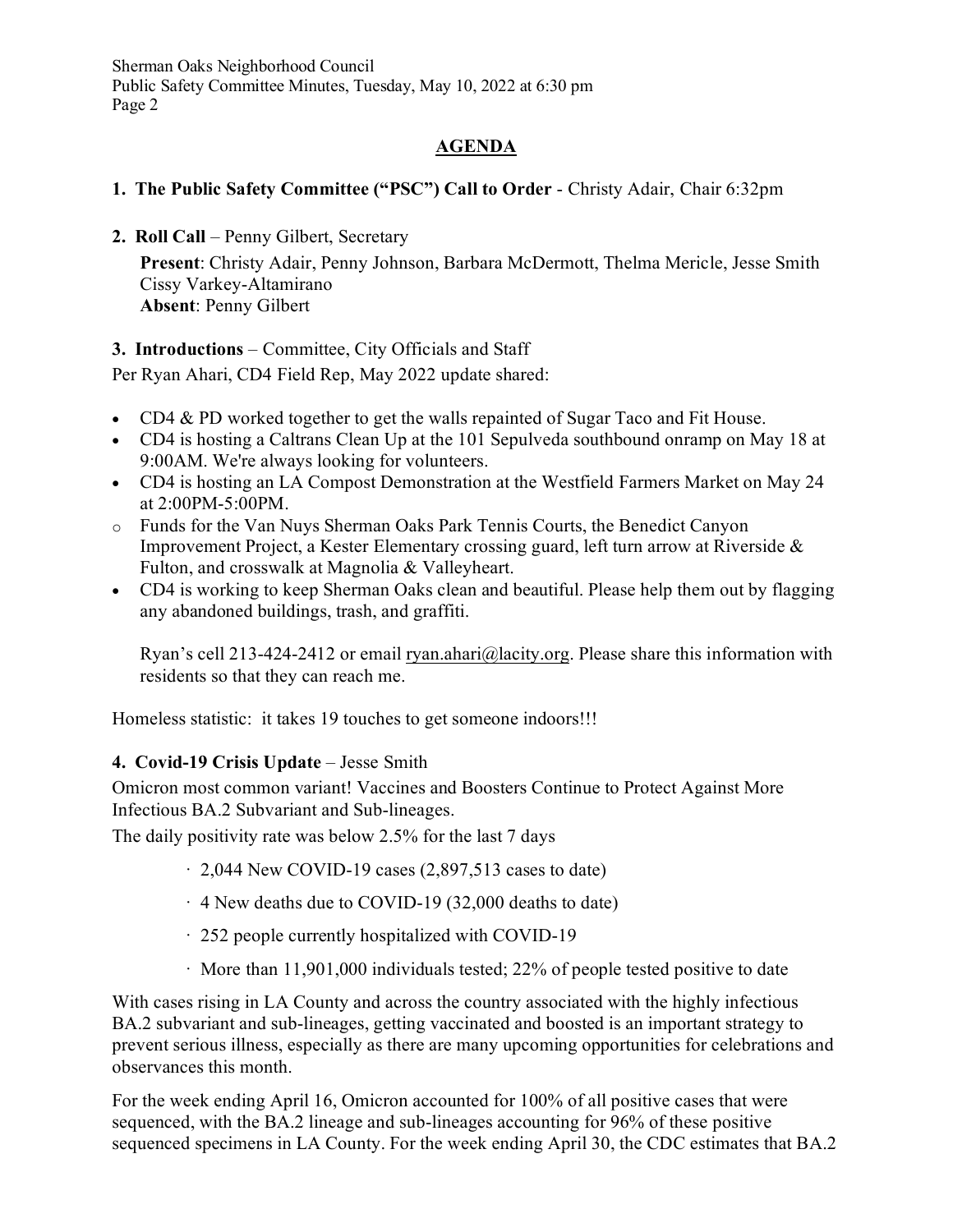accounted for 62% of sequenced specimens and BA.2.12.1 accounted for 37% of positive sequenced samples in the U.S.

To date, the increases in case numbers have not translated to increases in severe illness, with hospitalizations and deaths remaining low and decreasing.

## **5. Sherman Oaks Senior Lead Officer Update** – Barbara McDermott

From April meeting: block Capt. Meeting:

SLO Saldana: Lots of mail theft. Lock your mailbox, stop mail when leaving town. Barbara: Social Media MisInformation tip: if you find mail dumped, please return to post office/put in a postal box. It will be delivered.

At 4400 block of Woodman – indecent exposure & was arrested because someone called!! 6/23 – There is an upcoming Police Academy. Free at the Davis Training Facility in Granada Hills  $-1$ /wk 6-9pm.

Flyer to put up on Cissy has it. 18 yrs of age.

Sign up for free USPS notifications - they send you a photo of your mail before it is delivered.

SLO Romo's Suggestions:

Burglaries from motor vehicles up by 36% - mostly underground pkg lots.

- 1. Make sure gate closes behind you!! It allows people into the garage.
- 2. Take clickers w/you! Thieves take them & then have access to underground parking lot.
- 3. Mail thefts apt. complexes & buildings. Buzzed in by residents!! They go straight to mailboxes. Lock your house mailbox.

Keep car registration out of car – gps "home" – use different name like "home" actually has fire station address.

# Board Q's:

Deceased person at Ventura & Van Nuys/ Union 76 station (yes, homeless person – died natural causes)

Cat converter thefts in SO a problem? Yes, increase 6-7 in South since January. Romo has had slight increase too. Thieves sell them for \$800-\$1000 for them. Serial # on them;

CA: SW Division hosting cat conv etching program.

Romo – SO Auto Detectives hosting "cat conv etching – May  $13<sup>th</sup>$  for 50 victims.

Thelma: friend got a lock \$150 on hers!

CA: Crime mapping application – how do I get update? Romo: use the citizens app

People living in motorhomes/vehicles will be impounded. Will that happen? Saldana says they have no power to impound them. They can impound empty vehicles. No impound yard & tow truck that can easily move/store them.

Jessie: Burbank Blvd & Noble – been there from months on a restricted area (4-6pm could be a safety issue). Barbara: says to contact **Officer Gutierrez**.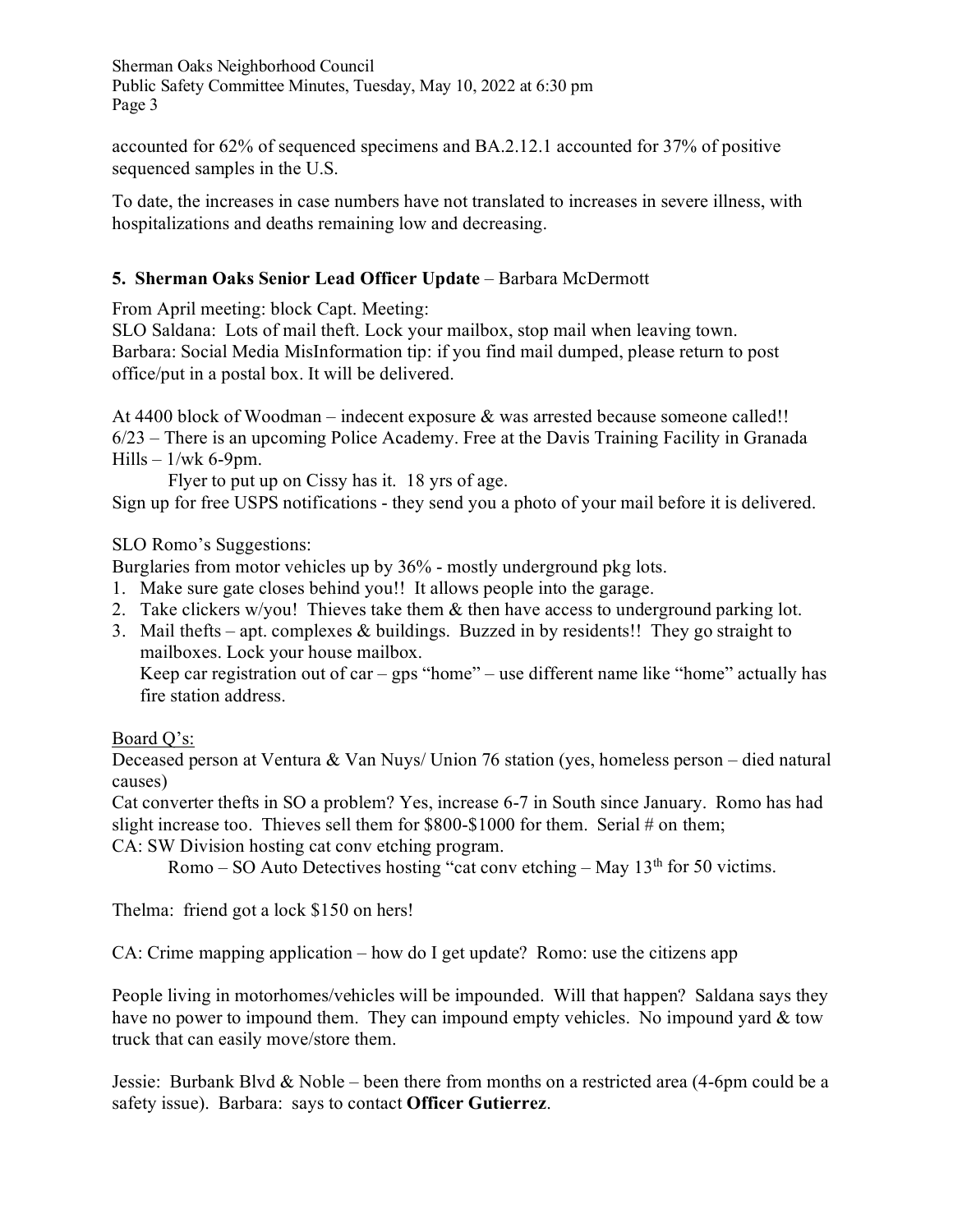#### **6. General Committee Topics**

• Discuss recording each PSC Committee Meeting in full PJ – we can record or post only audio/video Barbara – worried about misinterpretation Cissy – little uncomfortable as well. Said in jest interpret wrong. Jeffrey – no need full transcriptions of the meetings. Christy to put on agenda for Voting next month.

### **7. Speaker Ideas for future Meetings and Promotion of PSC Meetings**

Topic Possibilities

- Vector Control
- Map Your Neighborhood
- Kid-Safety themed Workshop

Promoting the Speaker Meetings

- SONC Newsletter (need text and/or flyer by the  $20<sup>th</sup>$ )
- Social Media
- PSC Email Contacts Lists

Cissy will reach out for Kristin!!

Penny Johnson will contact Anais at Vector Control

Jessee & Cissy:

Back to school in August – crossing guard safety. Walk to school at Kester  $\&$  SO Elementary and one north of the blvd.

partner with CD4 Office

(KMA self-defense – Nikki Fong – )

Cissy: use other SO vendors!! Spread it around. Different types of presentations!

So Cal TKD – Scott.

### **8. LAFD Community Emergency Response Team "CERT" Updates**

- Proposed Class at Sherman Oaks Galleria Tuesdays: June 21 through August 2
	- o Parking Cost associated (up to \$525)

 $1<sup>st</sup> 25$  who register – get free parking!!

If validate at Starbucks – then validate

- First Lutheran Church Van Nuys
- **First Presbyterian Church Sherman Oaks**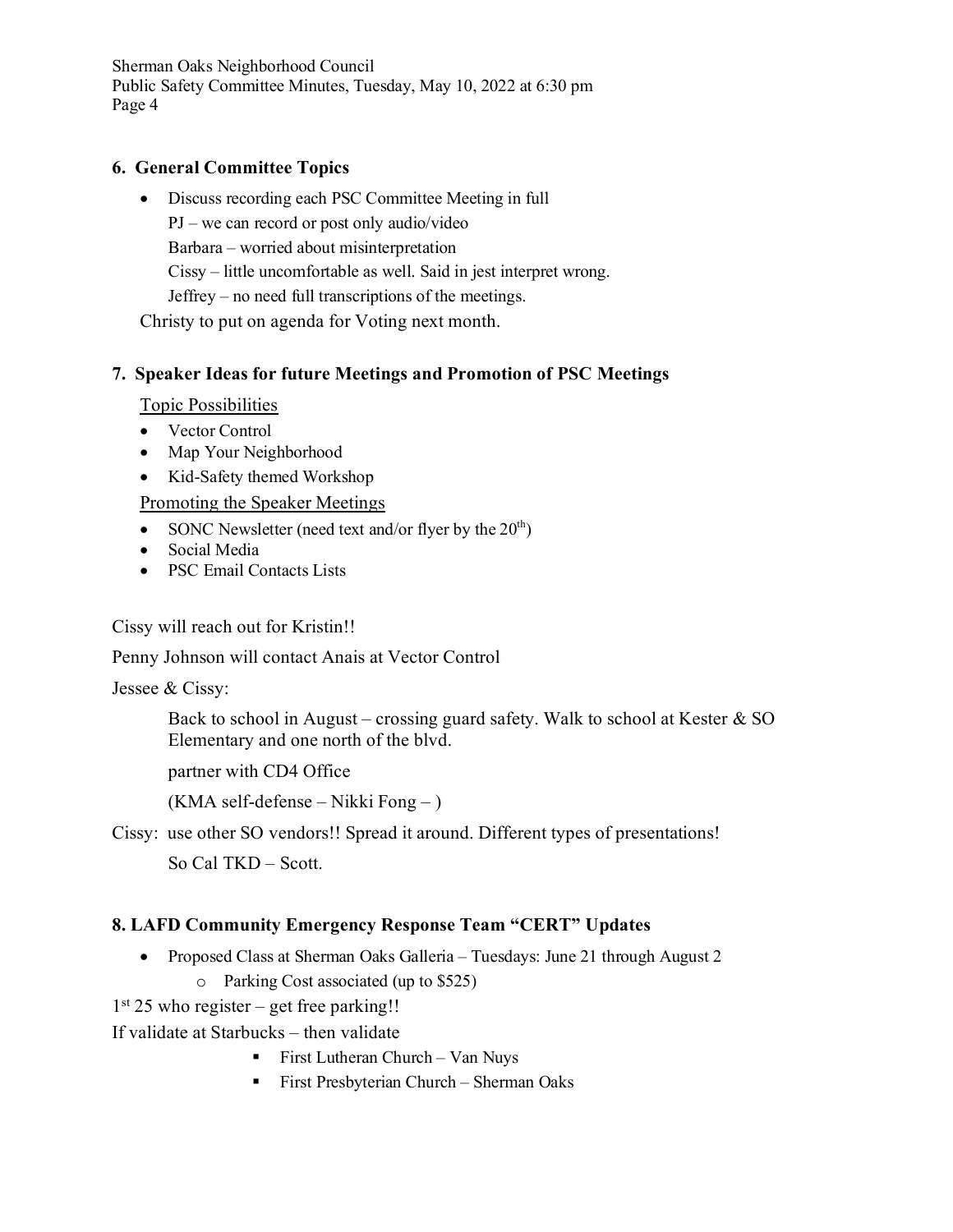• CERT Staging Area Kits

Patrick Botz-Forbes, California Disaster Preparedness, spoke about SONC approving the first SO Disaster Staging Area Kit. He would like help locating a facility to host the Kit.

- Works with: CERT, Map Your Neighborhood, Neighborhood Watch.
- 6 session NTP lectures disaster med; disaster prep; coms; n-hood security; leads to Drill.
- Jeffrey: knaack box needs
- **9. Public Comments** Comments by the public on non-agenda items within the Public Safety Committee's jurisdiction.
- **10. Committee Response** to Public Comment
- **11. Administrative Motions -** Action Item; Vote Required.

a) Motion to approve the minutes of the April 12, 2022 Public Safety Meeting. Vote pushed to next month

## **10. Final Committee Business and Announcements**

Studio City May  $21<sup>st</sup> - planning mtg Thursday at noon.$ SC Drill: 12061 Moorpark St, SC from 9:30-12:30pm

Thelma: Weddington Golf Course – if want to take action, contact CD4 office.

Jeffrey: Thank you for your service

### 11. **Adjourn at 8:29pm**